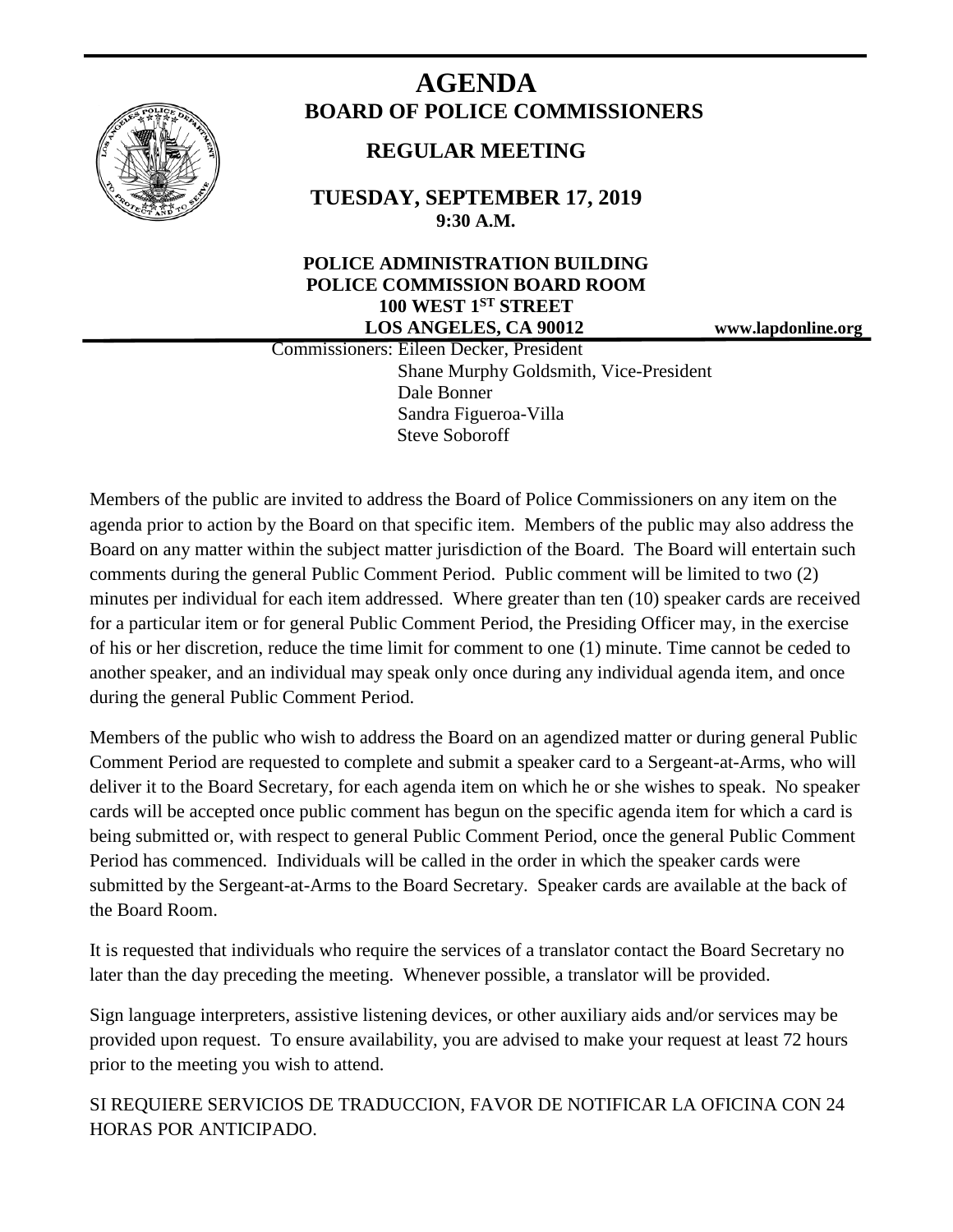#### **1. REGULAR AGENDA ITEMS**

A. DEPARTMENT'S REPORT, dated September 11, 2019, relative to a non-monetary donation totaling \$9,883.68 from various donors (Cristal Cuevas \$826.27, David Kaplan \$350.00, Valley Traffic Advisory Council \$1,990.06, Los Angeles Police Foundation \$6,717.35) for the purchase of Department approved safety equipment, for the benefit of Central Area, and Valley Traffic Division, as set forth. [\[BPC #19-0255\]](http://www.lapdpolicecom.lacity.org/091719/BPC_19-0255.pdf)

Recommendation(s) for Board action:

APPROVE the Department's report and ACCEPT the donation.

B. DEPARTMENT'S REPORT, dated September 11, 2019, relative to a monetary donation totaling \$24,377.56 (\$2,031.98 for Sthil cutting cools, \$4,940.80 for climbing equipment, \$2,999.94 for Samsung tablets, \$6,809.84 for tourniquet kits, \$7,595.00 for training) from the Los Angeles Police Foundation, for the benefit of Metropolitan Division and Emergency Services Division, as set forth. [\[BPC #19-0256\]](http://www.lapdpolicecom.lacity.org/091719/BPC_19-0256.pdf)

Recommendation(s) for Board action:

APPROVE the Department's report and ACCEPT the donation.

C. DEPARTMENT'S REPORT, dated September 11, 2019, relative to a non-monetary donation totaling \$19,295.60 from various donors (Los Angeles Police Foundation \$7,545.60, LAPD 77<sup>th</sup> Charitable Foundation \$8,000.00, Julie Shaffer \$100.00, Garrett Zimmon \$500.00, Van Nuys Area Boosters \$2,250.00, and LAPD Valley Bureau Foundation \$900.00) to be used for Department related events, for the benefit of various Departments, as set forth. [\[BPC #19-0257\]](http://www.lapdpolicecom.lacity.org/091719/BPC_19-0257.pdf)

Recommendation(s) for Board action:

APPROVE the Department's report and ACCEPT the donation.

D. DEPARTMENT'S REPORT, dated September 9, 2019, relative to Proposed Changes to Council – Approved Records Retention Schedule – PDX 21, for Constitutional Policing and Policy, as set forth. **[\[BPC #19-0258\]](http://www.lapdpolicecom.lacity.org/091719/BPC_19-0258.pdf)** 

Recommendation(s) for Board action:

APPROVE the Department's report and TRANSMIT to City Clerk, Records Management Officer.

 F. DEPARTMENT'S REPORT, dated September 11, 2019, relative to the Destruction of Obsolete Original and Duplicate Records, for various Areas and Divisions, as set forth.

[\[BPC #19-0237\]](http://www.lapdpolicecom.lacity.org/091719/BPC_19-0237.pdf)

Recommendation(s) for Board action:

APPROVE the Department's report and TRANSMIT to the City Clerk, Records Management Officer.